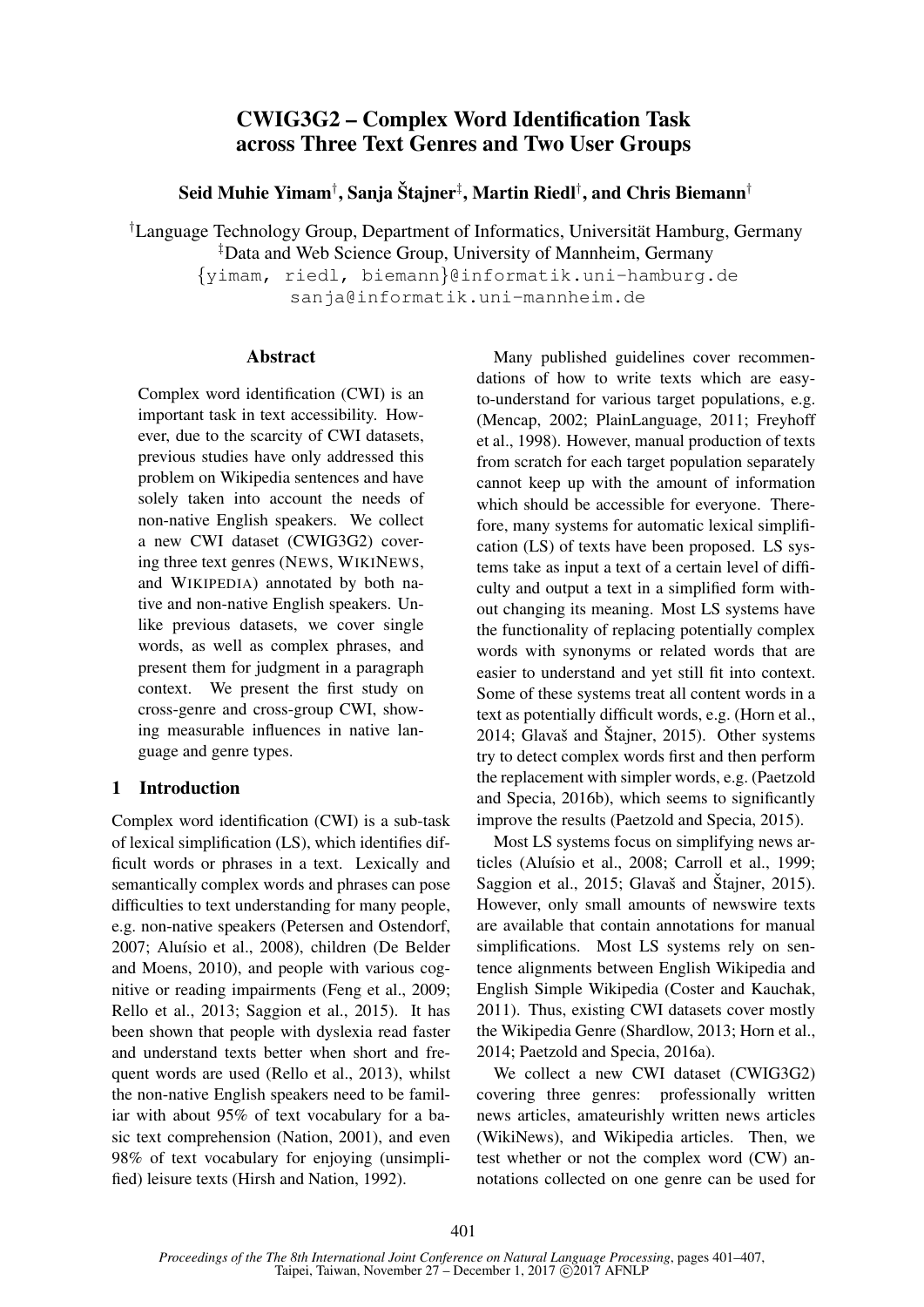predicting CWs on another genre and also explore if the native and non-native user groups share the same lexical-semantic simplification needs.

### 2 Related Work

Previous datasets relied on Simple Wikipedia and edit histories as a 'gold standard' annotation of CWs, despite the fact that the use of Simple Wikipedia as a 'gold standard' for text simplification has been disputed (Amancio and Specia, 2014; Xu et al., 2015). Currently, the largest CWI dataset is the SemEval-2016 (Task 11) dataset (Paetzold and Specia, 2016a). It consists of 9,200 sentences collected from previous datasets (Shardlow, 2013; Horn et al., 2014; Kauchak, 2013). For the creation of the SemEval-2016 CWI dataset, annotators were asked to annotate (only) one word within a given sentence as complex or not. In the training set (200 sentences), each target word was annotated by 20 people, whilst in the test set (9,000 sentences) each target word was annotated by a single annotator from a pool of 400 annotators. The goal of the shared task was to predict the complexity of a word for a non-native speaker based on the annotations of a larger group of nonnative speakers. This introduced strong biases and inconsistencies in the test set, resulting in very low F-scores across all systems (Paetzold and Specia, 2016a; Wróbel, 2016).

The systems of the SemEval-2016 shared task were ranked based on their F-scores (the standard F1-measure) and the newly introduced G-scores (the harmonic mean between accuracy and recall). When performing a Spearman correlation between F-score and G-scores considering all systems of the SemEval-2016 task, we obtain a reasonable correlation value of 0.69. However, considering the correlation between the 10 best G-scoring systems a negative correlation of -0.34 is achieved. A similar trend is obtained for the 10 best Fscoring systems resulting in a correlation score of -0.74. The best system with respect to the G-score (77.4%), but at the cost of F-score being as low as 24.60%, uses a combination of threshold-based, lexicon-based and machine learning approaches with minimalistic voting techniques (Paetzold and Specia, 2016a). The highest scoring system with respect to the F-score (35.30%), which obtained a G-score of 60.80%, uses threshold-based document frequencies on Simple Wikipedia (Wróbel, 2016). Focusing on the standard  $F_1$ -score as the

main evaluation measure in our experiments, we replicate this system on a recent Simple Wikipedia dump, and consider it as our baseline system.

There are very few works on non-English CWI; the only dataset we are aware of, containing annotations for English, German and Spanish, is described in our previous paper (Yimam et al., 2017).

### 3 Collection of the New CWI Dataset

We collect complex word and phrase annotations (sequences of words, up to maximum 50 characters), using the Amazon Mechanical Turk (MTurk) crowdsourcing platform, from native and nonnative English speakers. We ask participants if they are native or non-native English speakers, and collect proficiency levels (beginner, intermediate, advanced) for non-native speakers.

Data Selection: CWIG3G2 comprises of texts from three different genres: professionally written news, WikiNews (news written by amateurs), and Wikipedia articles. For the NEWS dataset, we used 100 news stories from the EMM News-Brief compiled by Glavaš and Stajner  $(2013)$ for their event-centered simplification task. For the *WikiNews*, we collected 42 articles from the Wikipedia news. To resemble the existing CW resources (Shardlow, 2013; Paetzold and Specia, 2016a; Kauchak, 2013), we collected 500 sentences from Wikipedia.

Annotation Procedure: Using MTurk, we create paragraph-level HIT (Human Intelligence Task). In order to control the annotation process, we do not allow users to select words like determiners, numbers and phrases of more than 50 characters in length. To encourage annotators to carefully read the text and to only highlight complex words, we offer a bonus that doubles the original reward if at least half of their selections match selections from other workers. To discourage arbitrarily larger annotations, we limit the maximum number of selections that annotators can highlight to 10. If an annotator cannot find any complex word, we ask them to provide a comment. The collection is being conducted until we find at least 10 native and 10 non-native annotators per HIT. Figure 1 shows the instruction given to the workers with example sentences where possible complex phrases are highlighted in yellow.

Differences to Previous CWI Datasets: Our annotation procedure differs from others in several ways. First, we did not limit our task on collecting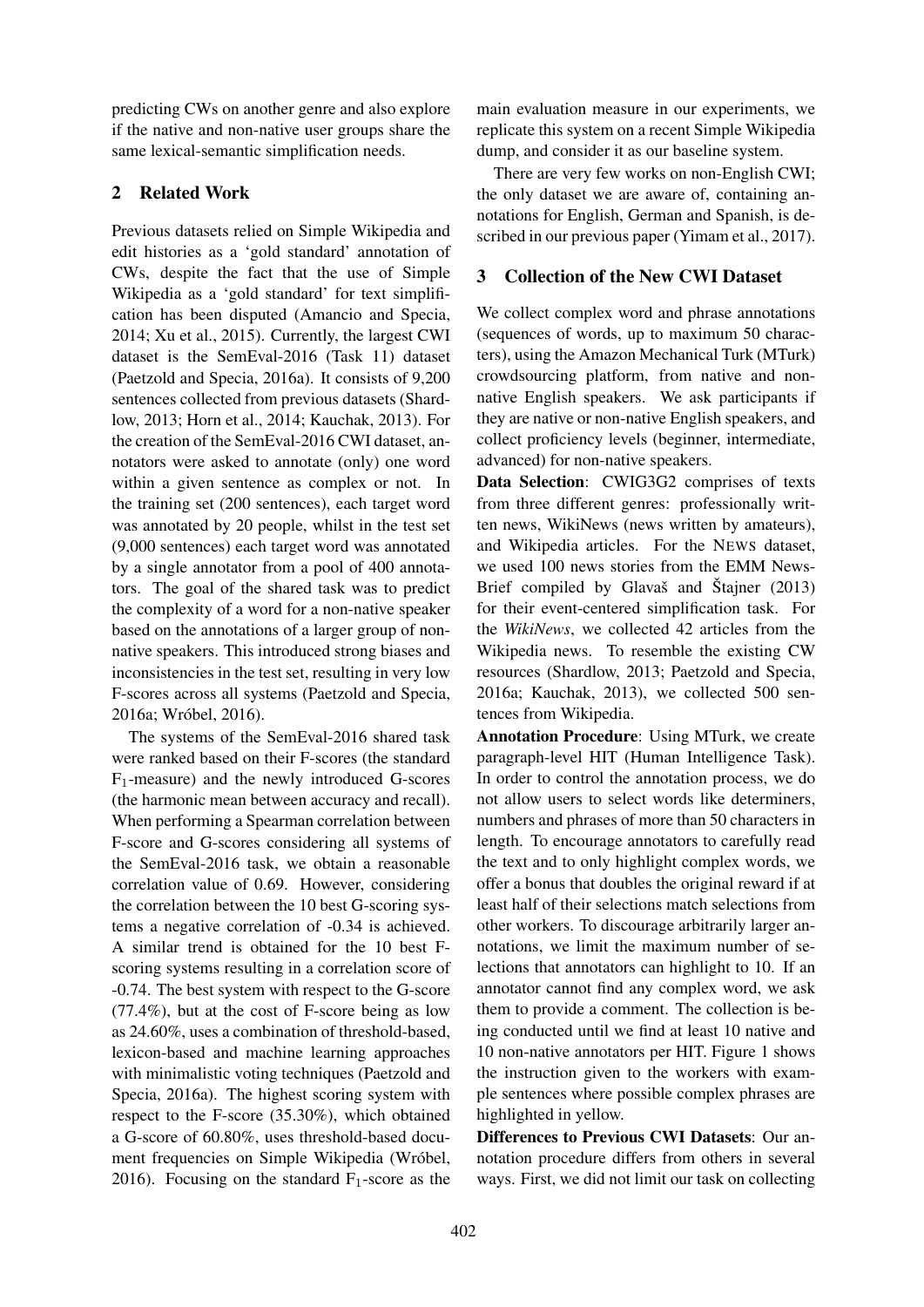#### -----INSTRUCTIONS----

Assume the texts are meant for non-native language learners, children, or people with disabilities. Using your mouse pointer, highlight words or phrases which you think are hard to understand. You can select at most ten and at least three words or phrases in this HIT. Highlight again if you want to remove them. Highlighting parts of a word IS NOT accepted Highlighting the whole sentence IS NOT accepted. If you believe that there are NO hard words or phrases to highlight in this HIT, tell us why in the comment box below. If you have any comment about this HIT, tell us also in the comment box.

Bonus: If your highlighting matches with 60% of the other worker's highlighting, the reward of the HIT will be doubled! The bonus is calculated after the HITs are completed by other workers and might take more than TWO days to be paid.

#### **Examples**

The Israeli official said the new ambassador to Cairo, Yaakov Amitai, was expected to travel to the Egyptian capital in December to present his credentials, but the embassy would not be **staffed** or resume normal activity until acceptable **security arrangements** were in place Many Egyptians view Israel, which signed a **peace treaty** with Egypt in 1979 after four wars between the two countries, with **hostility**.

| Dataset          | All   |       | Native |       | Non-native |       | Both  |
|------------------|-------|-------|--------|-------|------------|-------|-------|
|                  | Sing. | Mult. | Sing.  | Mult. | Sing.      | Mult. |       |
| <b>NEWS</b>      | 8.10  | 91.90 | 13.87  | 86.13 | 14.47      | 85.53 | 70.47 |
| <b>WIKINEWS</b>  | 10.16 | 89.84 | 16.15  | 83.85 | 17.15      | 82.85 | 76.75 |
| <b>WIKIPEDIA</b> | 8.92  | 91.08 | 15.06  | 84.94 | 5.94       | 84.06 | 77.06 |

Figure 1: Complex word identification instruction with examples.

Table 1: Distributions of selected CPs (in %) across all annotators (*All*), native and non-native annotators, and CPs selected by at least one native and one non-native annotator (*Both*). The *Sing.* column stands for annotations selected by only one annotator while the *Mult.* column stands for annotations selected by at least two annotators.

complex words in isolation, but we also allowed marking multi-word expressions and sequences of words as complex. This allowed for collecting a richer dataset (of complex words and phrases). Secondly, to make the process closer to a realworld application, we showed longer text passages (5–10 sentences) and asked the annotators to mark 10 complex words or phrases at the most. The former allows to take into account larger contexts both during the annotation and later during feature extraction in classification experiments, while the latter shaped our task slightly different than in previous CWI datasets. By not preselecting the target words (as it was the case in collection of the previous CWI datasets), we did not bias and limit selections of the human annotators. Finally, we have created balanced annotations from 10 native and 10 non-native speakers.

#### 4 Analysis of Collected Annotations

A total of 183 workers (134 native and 49 nonnative) participated in the annotation task and a total of 76,785 complex phrase (CP) annotations have been collected from all genres, out of which 10,006 are unique CPs. In total, 30 workers have been participated on each HIT where on average 15 assignments are completed by native and nonnative speakers. We have selected only the top 10 assignments per HIT for each group (native and non-native), after sorting them based on the work-

ers inter-annotator agreement scores, to build the balanced datasets used in this study. The balanced datasets comprise a total of 62,991 CPs.

Around 90% of CPs have been selected by at least two annotators (see Table 1). However, when we separate the selections made by native and nonnative speakers, we see that: (1) the percentage of multiple selected CPs by native speakers and non-native speakers decreases; (2) the percentage of multiply selected CPs by non-native speakers is always lower (83%–85%) than the percentage of multiply selected CPs by native speakers (84%– 86%), regardless of the text genre; and (3) the percentage of CPs selected by at least one native and one non-native annotator is lower for the NEWS genre (70%) than for the WIKINEWS and WIKE-PEDIA genres (77%).

From these results, we can see that there is a quantifiable difference in the annotation agreements by the native and non-native speakers. The low IAA between native and non-native speakers (column *Both*) indicates that the lexical simplification needs might be different for those two groups.

#### 5 Classification Experiments

We developed a binary classification CWI system, with performances comparable to the state-of-theart results of the SemEval-2016 shared task.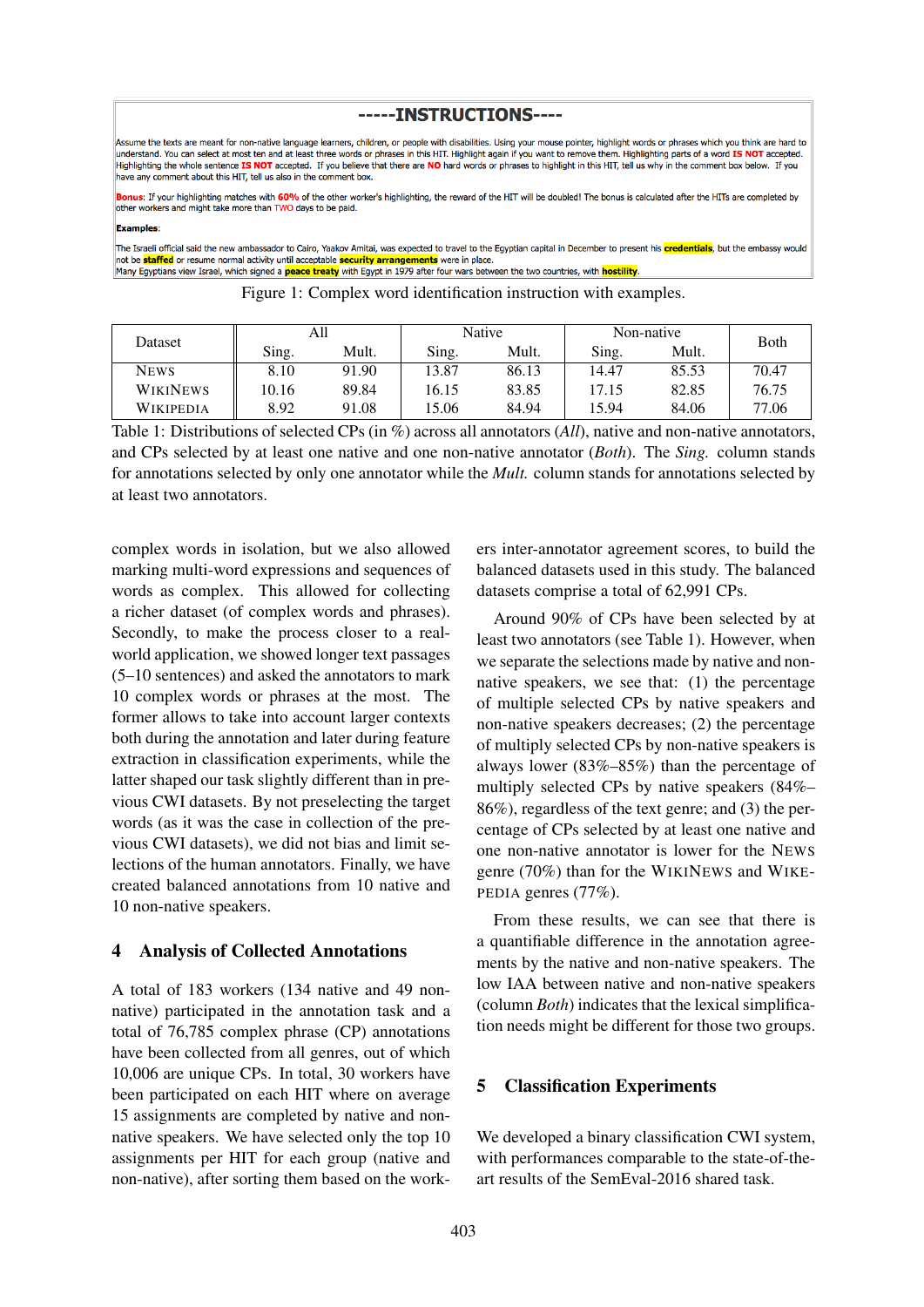#### 5.1 Features

We use four different categories of features.

Frequency and length features: Due to the common use of these features in selecting the most simple lexical substitution candidate (Bott et al.,  $2012$ ; Glavaš and Štajner,  $2015$ ), we use three length features: the number of vowels (vow), syllables  $(syl)$ , and characters  $(len)$  and three frequency features: the frequency of the word in Simple Wikipedia (sim), the frequency of the word in the paragraph (of HIT)  $(wfp)$ , and the frequency of the word in the Google Web 1T 5-Grams (wbt). Syntactic features: Based on the work of Davoodi and Kosseim (2016), the part of speech (POS) tag influences the complexity of the word. We used POS tags (pos) predicted by the Stanford POS tagger (Toutanova et al., 2003).

Word embeddings features: Following the work of Glavaš and Štajner  $(2015)$ , as well as Paetzold and Specia (2016b), we train a word2vec model (Mikolov et al., 2013) using English Wikipedia and the AQUAINT corpus of English news texts (Graff, 2002). We train 200-dimensional embeddings using skip-gram training and a window size of 5. We use the word2vec representations of CPs as a feature (emb), and also compute the cosine similarities between the vector representations of  $CP$  and the paragraph  $(cosP)$  and the sentence which contains it  $(cosS)$ . The paragraph and sentence representations are computed by averaging the vector representations of the content words.

Topic Features: We use topic features that are extracted based on an LDA (Blei et al., 2003) model that was trained on English Wikipedia using 100 topics. The first feature is the topic distribution of the word  $(lda)$ . The second feature captures the topic-relatedness for a word within its context. For this we compute the cosine similarity between the word-topic vector and the sentence  $(ldcS)$  and paragraph  $(ldcP)$  vector.

#### 5.2 Experimental setups

We use different machine learning algorithms from the scikit-learn machine learning framework. In this paper, we report only the results of the best classifiers based on NearestCentroid (NC).

We produce six new datasets (three different genres times two different groups of annotators) using the balanced datasets. We first partition the balanced datasets of each genre into training, development and test (80:10:10) sets, while ensur-

| System                | G-score | F-score |
|-----------------------|---------|---------|
| Our system            | 75.51   | 35.44   |
| Best (G-score) system | 77.40   | 24.60   |
| Best (F-score) system | 60.80   | 35.50   |

Table 2: Results on the SemEval-2016 shared task.

| <b>Dataset</b>   | F-score      |       | G-score      |       |
|------------------|--------------|-------|--------------|-------|
|                  | $_{\rm Our}$ | BL.   | $_{\rm Our}$ | BL.   |
| <b>NEWS</b>      | 70.86        | 59.72 | 80.16        | 69.87 |
| <b>WIKINEWS</b>  | 66.67        | 58.62 | 73.16        | 66.65 |
| <b>WIKIPEDIA</b> | 71.14        | 67.20 | 71.85        | 67 47 |

(a) Native datasets

|             | F-score      |       | G-score      |       |
|-------------|--------------|-------|--------------|-------|
| Dataset     | $_{\rm Our}$ | BL    | $_{\rm Our}$ | BL.   |
| <b>NEWS</b> | 66.30        | 58.75 | 74.78        | 67.79 |
| WIKINEWS    | 68.13        | 59.13 | 75.96        | 67.97 |
| WIKIPEDIA   | 70.34        | 62.28 | 74.49        | 67 01 |

(b) Non-native datasets

Table 3: Results of our CWI system (*Our*) and the baseline system (BL) on our six new datasets.

ing that we do not having the same sentences in training, development and test sets. The best performing feature set, consisting of pos, len, sim,  $wfp$ , vow, and cos, is used to build our CWI systems. We discuss the results of different experimental setups using these best features in Section 6. We have combined the training and development sets for the final experiments. The baseline is based on frequency thresholds using the Simple English Wikipedia as a corpus (Wróbel, 2016).

#### 6 Results and Discussion

Results for different combinations of datasets, including baselines, cross-genre, cross-group and cross-group-genre, are shown in Tables 2–6.

Shared Task Results (Table 2): On the shared task dataset, our system reaches almost the same F-score (35.44) as the best F-scored system (35.30), but at the same time achieves a significantly better G-score (75.51) than the same system (60.80). On CWIG3G2 datasets, the F-scores are significantly higher than on the shared task dataset both for the baseline and NC-classifier (Table 3). This is probably due to the unbalanced distribution of *complex* words in the shared task training and test sets or the fact that their test set instances were annotated by a single annotator only.

Within-group-genre Results (Table 3): Our system outperforms the baseline for all datasets. Even if non-native annotators have marked more *complex* phrases than the native annotators, the CWI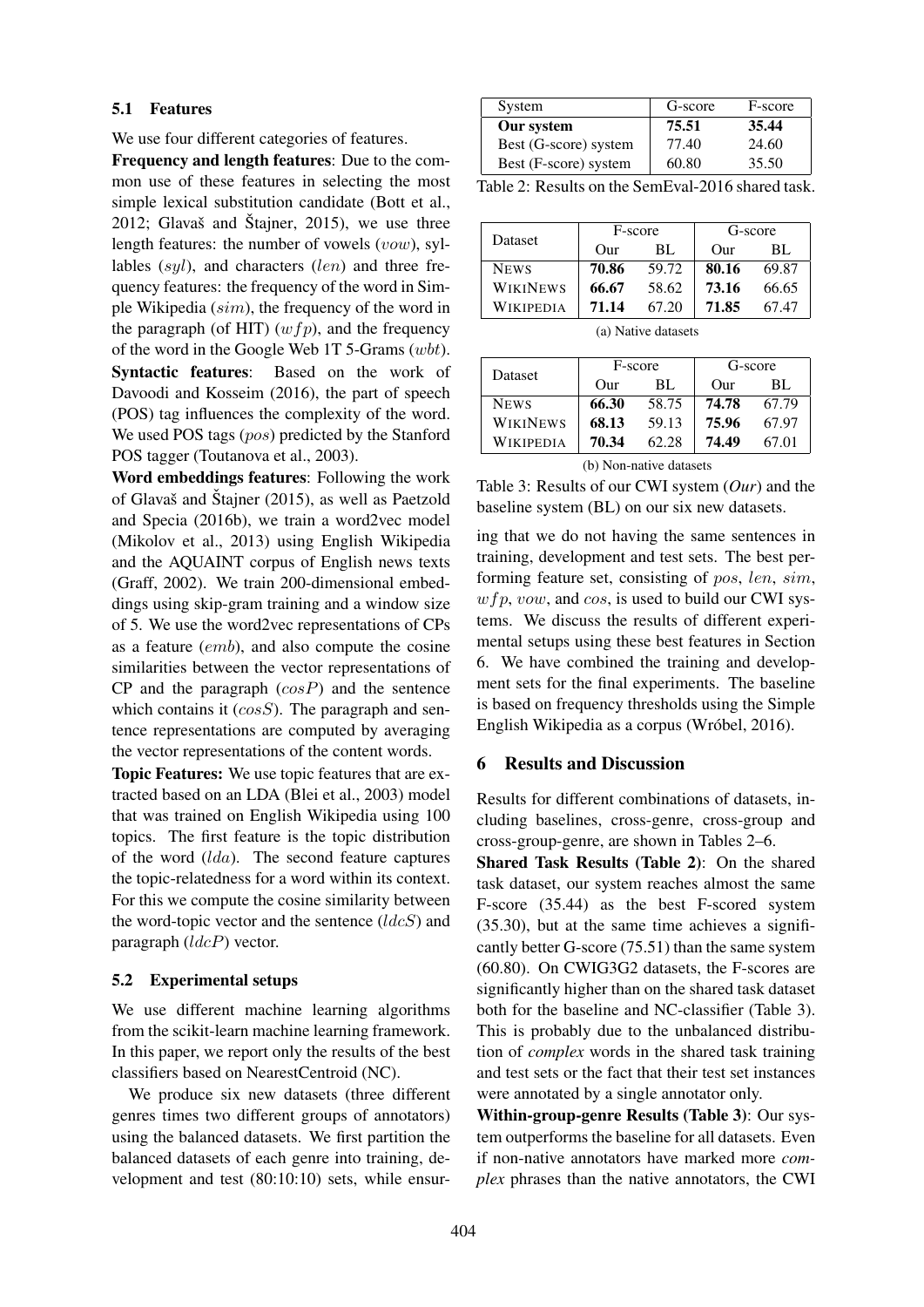| Training on     |             | Testing on |                    |  |  |
|-----------------|-------------|------------|--------------------|--|--|
|                 | <b>NEWS</b> |            | WIKINEWS WIKIPEDIA |  |  |
| <b>NEWS</b>     | 70.86       | 66.48      | 71.43              |  |  |
| <b>WIKINEWS</b> | 67.41       | 66.67      | 68.35              |  |  |
| WIKIPEDIA       | 64.24       | 64.18      | 71.14              |  |  |

(a) Native datasets

|                 | Testing on  |                 |                  |  |
|-----------------|-------------|-----------------|------------------|--|
| Training on     | <b>NEWS</b> | <b>WIKINEWS</b> | <b>WIKIPEDIA</b> |  |
| <b>NEWS</b>     | 66.30       | 70.79           | 69.15            |  |
| <b>WIKINEWS</b> | 66.43       | 68.13           | 69.70            |  |
| WIKIPEDIA       | 66.97       | 68.29           | 70.34            |  |

| (b) Non-native datasets |  |
|-------------------------|--|
|-------------------------|--|

Table 4: Results of the cross-genre experiments.

| Test            |       | Training on native | Training on non-native |            |
|-----------------|-------|--------------------|------------------------|------------|
|                 |       | Native Non-Native  | <b>Native</b>          | Non-native |
| <b>NEWS</b>     | 70.86 | 67.10              | 69.85                  | 66.30      |
| <b>WIKINEWS</b> | 66.67 | 64.51              | 65.58                  | 68.13      |
| WIKIPEDIA       | 71.14 | 64.85              | 72.95                  | 70.34      |

Table 5: Results of the cross-group experiments.

system performs well on the native datasets, except for the case of WIKINEWS dataset. The drop in the F-scores of the NEWS and WIKIPEDIA systems when moving from native to non-native datasets, could probably be attributed to a slightly lower inter-annotator agreement among nonnative than native annotators.

Cross-genre Results (Table 4): When applying the CWI system on the NEWS test set and training it with the other genres, we observe performance drops for the native group and performance improvements for the non-native group. For the WIKINEWS test set, there is a slight decrease in performance when the CWI systems are trained with NEWS and WIKIPEDIA datasets of the native groups while there is an increase in performance when the CWI system is trained on the non-native groups. For the WIKIPEDIA genre test set, there is a drop in performance when the CWI system is trained on both NEWS and WIKINEWS genres of the non-native groups while there is an increase in performance when the CWI system is trained on the NEWS training set and decrease for the WIKINEWS training set of the native groups.

Cross-group Results (Table 5): When training our CWI systems on the datasets annotated by the native speakers, we obtain significantly higher Fscores when testing on the datasets annotated by the same group (native speakers), as it was expected. In the case of training on the datasets annotated by the non-native speakers, however, the results are the opposite of what we expected; we

|                  | Testing on  |                 |                  |  |
|------------------|-------------|-----------------|------------------|--|
| Training on      | <b>NEWS</b> | <b>WIKINEWS</b> | <b>WIKIPEDIA</b> |  |
| <b>NEWS</b>      | 67.10       | 68.53           | 68.22            |  |
| <b>WIKINEWS</b>  | 63.74       | 64.51           | 64.03            |  |
| <b>WIKIPEDIA</b> | 61.72       | 63.17           | 64.85            |  |

(a) Using NATIVE training sets and NON-NATIVE test sets

|                 | Testing on  |                 |           |  |
|-----------------|-------------|-----------------|-----------|--|
| Training on     | <b>NEWS</b> | <b>WIKINEWS</b> | WIKIPEDIA |  |
| <b>NEWS</b>     | 69.85       | 65.93           | 71.17     |  |
| <b>WIKINEWS</b> | 68.64       | 65.58           | 70.29     |  |
| Wikipedia       | 68.80       | 66.58           | 72.95     |  |

(b) Using NON-NATIVE training sets and NATIVE test sets Table 6: Cross-genre and cross-group results.

obtain significantly higher F-scores when testing on the datasets annotated by the other group (native speakers). These results imply that the interannotator agreement (IAA) on the test set might impact the results more than the type of the annotator group does (Table 1 shows much higher IAA among native than non-native English speakers, which holds both for the training and test datasets). Cross-group-genre Results (Table 6): Similar to the the cross-group experiments, the best results are achieved when tested on the datasets annotated by native speakers, indicating once again that the F-score is highly influenced by the inter-annotator agreement on the test set.

### 7 Conclusions

To enable building of generalisable and more reliable CWI systems, we collected new complex phrase identification datasets (CWIG3G2) across three text genres, annotated both by native and non-native English speakers.<sup>1</sup> The analysis of our crowdsourced data showed that native speakers have higher inter-annotator agreement than the non-native speakers regardless of the text genre.

We built CWI systems comparable to the state of the art and showed that predicting the CWs for native speakers is an easier task than predicting the CWs for non-native speakers. Furthermore, we showed that within-genre CWI indeed leads to better classification performances, albeit with a small margin over cross-genre CWI. Finally, we showed that CWI systems trained on native datasets can be used to predict CWs for non-native speakers and vice versa. For future CWI tasks, we recommend to take language proficiency levels into account.

 $^1$ Datasets available at: https://lt.informatik. uni-hamburg.de/resources/data/ complex-word-identification-dataset.html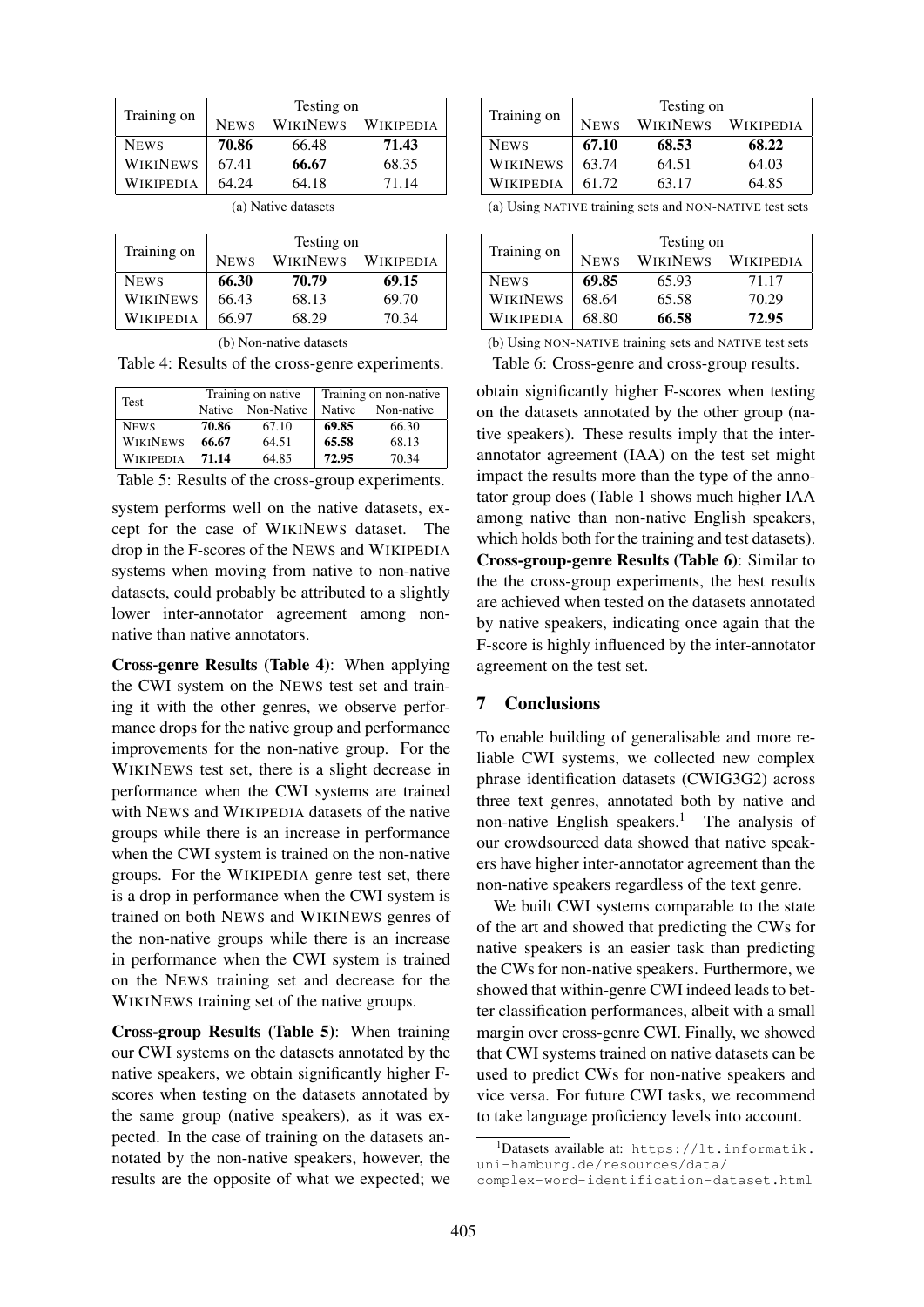#### Acknowledgements

This work has been partially supported by the SEMSCH project at the University of Hamburg, and partially supported by the SFB 884 on the Political Economy of Reforms at the University of Mannheim (project C4), both funded by the German Research Foundation (DFG).

#### References

- Sandra M. Aluísio, Lucia Specia, Thiago A.S. Pardo, Erick G. Maziero, and Renata P.M. Fortes. 2008. Towards Brazilian Portuguese automatic text simplification systems. In *Proceedings of the eighth ACM symposium on Document engineering*, DocEng '08, pages 240–248, New York, USA.
- Marcelo A. Amancio and Lucia Specia. 2014. An Analysis of Crowdsourced Text Simplifications . In *Proceedings of the 3rd Workshop on Predicting and Improving Text Readability for Target Reader Populations (PITR)*, pages 123–130, Gothenburg, Sweden.
- David M. Blei, Andrew Y. Ng, and Michael I. Jordan. 2003. Latent dirichlet allocation. *Journal of Machine Learning Research (JMLR)*, 3:993–1022.
- Stefan Bott, Luz Rello, Biljana Drndarevic, and Horacio Saggion. 2012. Can Spanish be simpler? Lex-SiS: Lexical simplification for Spanish. In *Proceedings of COLING 2012*, pages 357–374, Mumbai, India.
- John Carroll, Guido Minnen, Darren Pearce, Yvonne Canning, Siobhan Devlin, and John Tait. 1999. Simplifying text for language-impaired readers. In *Proceedings of EACL 1999*, pages 269–270, Bergen, Norway.
- William Coster and David Kauchak. 2011. Simple English Wikipedia: a new text simplification task. In *Proceedings of ACL&HLT*, pages 665–669, Portland, Oregon, USA.
- Elnaz Davoodi and Leila Kosseim. 2016. CLaC at SemEval-2016 Task 11: Exploring linguistic and psycho-linguistic Features for Complex Word Identification. In *Proceedings of the 10th International Workshop on Semantic Evaluation (SemEval-2016)*, pages 982–985, San Diego, California, USA.
- Jan De Belder and Marie-Francine Moens. 2010. Text simplification for children. In *Proceedings of the SI-GIR workshop on accessible search systems*, pages 19–26, Geneva, Switzerland.
- Lijun Feng, Noémie Elhadad, and Matt Huenerfauth. 2009. Cognitively motivated features for readability assessment. In *Proceedings of the 12th Conference of the European Chapter of the Association for Computational Linguistics*, EACL '09, pages 229–237, Athens, Greece.
- Geert Freyhoff, Gerhard Hess, Linda Kerr, Bror Tronbacke, and Kathy Van Der Veken. 1998. *Make it Simple, European Guidelines for the Production of Easy-to-Read Information for People with Learning Disability*. ILSMH European Association, Brussels, Belgium.
- Goran Glavaš and Sanja Štajner. 2013. Event-centered simplification of news stories. In *Proceedings of the Student Research Workshop at the International Conference on Recent Advances in Natural Language Processing*, pages 71–78, Hissar, Bulgaria.
- Goran Glavaš and Sanja Štajner. 2015. Simplifying Lexical Simplification: Do We Need Simplified Corpora? In *Proceedings of the 53rd Annual Meeting of the Association for Computational Linguistics and the 7th International Joint Conference on Natural Language Processing (Volume 2: Short Papers)*, pages 63–68, Beijing, China.
- David Graff. 2002. The AQUAINT Corpus of English News Text LDC2002T31. In *Web Download. Philadelphia: Linguistic Data Consortium*.
- David Hirsh and Paul Nation. 1992. What vocabulary size is needed to read unsimplified texts for pleasure? *Reading in a Foreign Language*, 8(2):689– 696.
- Colby Horn, Cathryn Manduca, and David Kauchak. 2014. A Lexical Simplifier Using Wikipedia. In *Proceedings of the 52nd Annual Meeting of the Association for Computational Linguistics (Volume 2: Short Papers)*, pages 458–463, Baltimore, Maryland, USA.
- David Kauchak. 2013. Improving Text Simplification Language Modeling Using Unsimplified Text Data. In *Proceedings of the 51st Annual Meeting of the Association for Computational Linguistics (Volume 1: Long Papers)*, pages 1537–1546, Sofia, Bulgaria.
- Mencap. 2002. Am I making myself clear? Mencap's guidelines for accessible writing.
- Tomas Mikolov, Ilya Sutskever, Kai Chen, Gregory S. Corrado, and Jeffrey Dean. 2013. Distributed Representations of Words and Phrases and their Compositionality. In *Advances in Neural Information Processing Systems 26: 27th Annual Conference on Neural Information Processing Systems 2013*, pages 3111–3119, Stateline, Nevada, USA.
- Paul I. S. Nation. 2001. *Learning vocabulary in another language*. Ernst Klett Sprachen.
- Gustavo H. Paetzold and Lucia Specia. 2015. LEXenstein: A Framework for Lexical Simplification. In *Proceedings of ACL-IJCNLP 2015 System Demonstrations*, pages 85–90, Beijing, China.
- Gustavo H. Paetzold and Lucia Specia. 2016a. Sem-Eval 2016 Task 11: Complex Word Identification. In *Proceedings of the 10th International Workshop on Semantic Evaluation (SemEval-2016)*, pages 560–569, San Diego, California, USA.